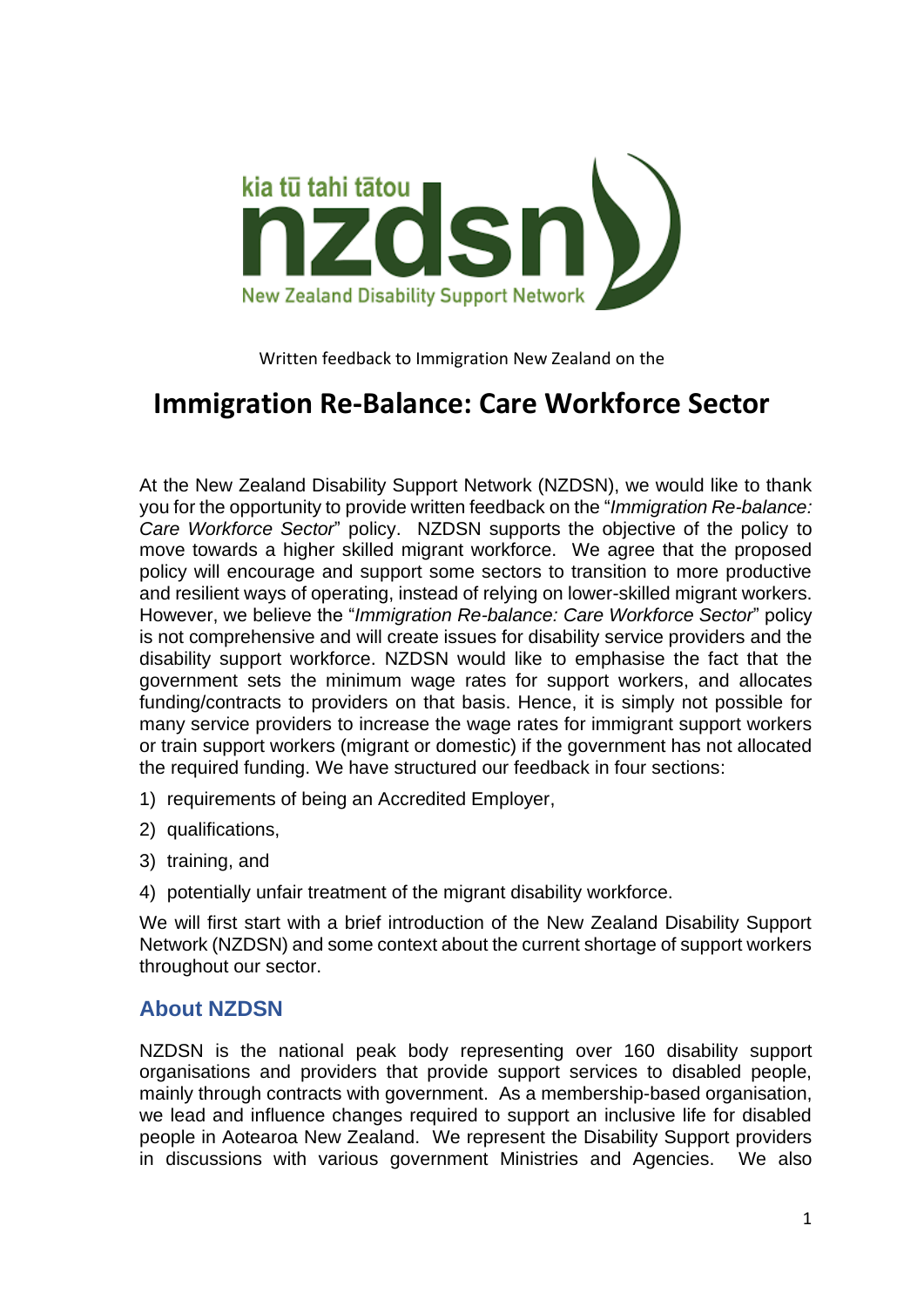represent/advocate for Disability Support providers in pay equity negotiations and other relevant issues.

## **Current Support Worker Shortage**

NZDSN would like to highlight the historical staff shortage in the disability support/care sector. Exacerbated by the COVID-19 pandemic, the staff shortage is currently at a crisis level; workload has increased because of infection prevention and control protocols, monitoring and surveillance of care recipients for COVID-19, increased psychosocial needs, and caring for those ill with COVID-19. The chronic pay gap between support/care workers and DHBs employees in same or similar roles has also contributed to the staff shortage. To alleviate some of the pressure, the sector has traditionally relied on migrant workers. While we support the proposed policy's intention to implement a framework for migrant care workforce, we believe the policy will fail in resolving the staff shortage in mid- to long-term. Resolving the staff shortage issue requires a holistic approach and a policy toolkit to simultaneously address various contributing factors including pay, qualifications, and training.

#### **1. Requirements of being an Accredited Employer**

While we acknowledge the necessity of having a framework to govern the migrant care workforce, the current Accredited Employer scheme will create issues for disability service providers. The Disability Support Sector is large and complex, with services delivered through a broad network of organisations<sup>1</sup>. The size of the workforce in organisations is extremely varied. There are a handful of large organisations that employ over two thirds of the disability support workforce, and there are many small organisations that employ less than eight percent of the workforce<sup>2</sup>. The Disability Support Sector has a very high staff turnover rate (35%)<sup>3</sup> with the highest turnover rates among support workers. In addition, more than half of the disability workforce is employed part-time.

The existing requirements for Accredited Employers exclude smaller providers and even potentially the larger providers (for instance, because of the requirements to have at least 15% of employees guaranteed at least 30 hours work each week). While the larger providers might be eligible and have resources to become Accredited Employers, smaller providers will most likely not be eligible or not have the resources to become an Accredited Employer.

<sup>1</sup> The New Zealand Health and Disability System: Handbook of Organisations and Responsibilities. (2017) [https://www.beehive.govt.nz/sites/default/files/2017-12/Health%20-](https://www.beehive.govt.nz/sites/default/files/2017-12/Health%20-%20Organisations%20and%20Responsibilities_0.pdf) [%20Organisations%20and%20Responsibilities\\_0.pdf](https://www.beehive.govt.nz/sites/default/files/2017-12/Health%20-%20Organisations%20and%20Responsibilities_0.pdf)

<sup>&</sup>lt;sup>2</sup> Te Pou o te Whakaaro Nui & New Zealand Disability Support Network. (2016) The New Zealand disability support workforce: 2015 survey of NZDSN member organisations – A summary report. Auckland: Te Pou o te Whakaaro Nui.<https://nzdsn.org.nz/wp-content/uploads/2021/05/Workforce-Survey-Summary-Report.pdf>

<sup>3</sup> Developing a workforce to support disabled people and they whānau. (2018) [https://nzdsn.org.nz/wp](https://nzdsn.org.nz/wp-content/uploads/2021/05/Workforce-Report-FINAL-PDF_Careerforce.pdf)[content/uploads/2021/05/Workforce-Report-FINAL-PDF\\_Careerforce.pdf](https://nzdsn.org.nz/wp-content/uploads/2021/05/Workforce-Report-FINAL-PDF_Careerforce.pdf)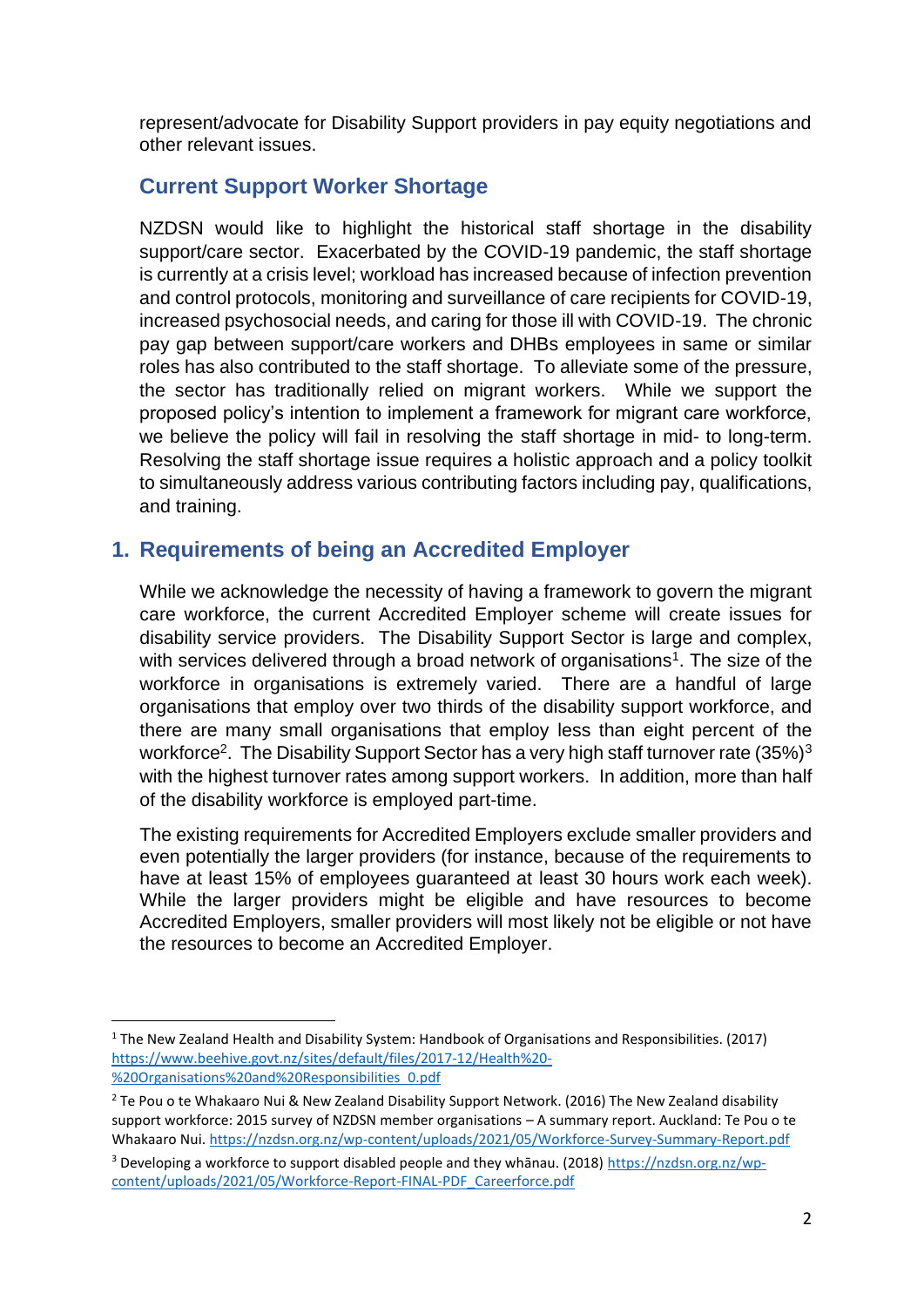In addition, those disabled people who hire their support workers through Individualised Funding or personal budget arrangements will also be excluded. These arrangements are becoming more and more prevalent with the national rollout of the government's "Enabling Good Lives" (EGL) strategy. The principles of EGL aim to give disabled people more choice and control over the support services they use. So, the current requirements for Accredited Employers will disproportionately disadvantage disability service providers, and especially the growing number of disabled people who hire their own support workers.

## **2. Qualifications**

The proposed policy frequently mentions the lower wage threshold of \$25.39 being aligned with the pay level for support workers qualified at Level three. It should be noted that only a quarter of disability support workers have a level three qualification<sup>4</sup>. In addition, the policy seems to be assuming the domestic disability support workforce needs upskilling. While there are a range of qualifications that a support worker may select from, if they wish, it is optional and not mandatory for the sector to have qualified staff. In fact, 45% of workers do not have any qualification, 11% have a level two qualification, 25% a level three, and 19% a level four qualification<sup>5</sup>; so, only 44 % of the current workforce have a level three or above qualification. While we disagree with Immigration NZ's assumption that the care workforce needs to upskill and obtain higher qualifications, this upskilling is not achievable without additional funding (as the sector is government funded), and we believe the proposed policy does not encourage the sector to train support workers (migrant or domestic).

## **3. Training**

The proposed policy implies that Immigration NZ expects the disability support sector to hire more domestic workforce, so the providers who receive limited government funding are thus unable to spend money on the training and development of the migrant workforce. The expectation of the policy seems contradictory given the earlier view of Immigration NZ that the sector needs upskilling.

As mentioned earlier, the disability support sector is reliant on government funding. Any removal of the unified funding scheme for training will place an added financial burden on employers, who will need to provide relevant training to their workforce at their own cost, if at all possible. Considering the increasing costs to service providers, it is unrealistic to assume providers will be able to bear additional costs of training and improvements to reduce the reliance on migrant workers.

<sup>4</sup> Care and Support Workforce Qualification Attainment. (2019)

[https://www.health.govt.nz/system/files/documents/publications/care-and-support-workforce-qualification](https://www.health.govt.nz/system/files/documents/publications/care-and-support-workforce-qualification-attainment-17dec2019_1.pdf)[attainment-17dec2019\\_1.pdf](https://www.health.govt.nz/system/files/documents/publications/care-and-support-workforce-qualification-attainment-17dec2019_1.pdf)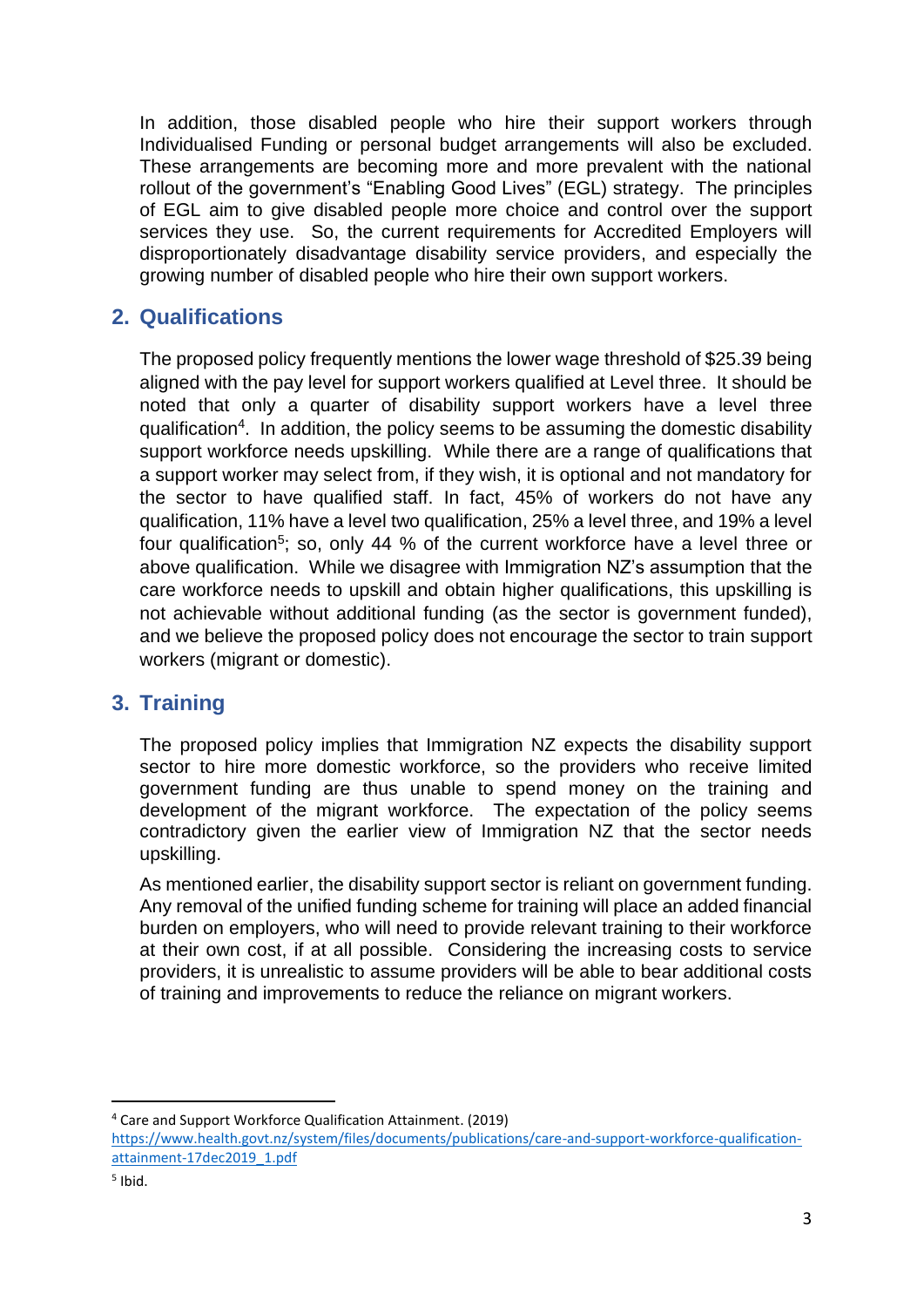#### **4. Potentially unfair treatment of the migrant disability support workforce**

At the NZDSN, we believe the proposed policy can potentially result in unfair treatment of some migrant support workers. While the below-median wage of \$25.39 is not unfair per se, it can  $-$  alongside other provisions of the proposed policy ‒ create different "*classes*" of migrant support workers who do the same job but are being treated differently based on their visas; those who are deemed "skilled" will have a pathway to residency, but those covered by the proposed policy do not have a clear pathway to residency. In addition, migrants hired on a wage rate below the median wage will be required to leave New Zealand for 12 months after being in that role for two years. Considering the realities of the disability support sector and limitations of being on an Accredited Employer Work Visa, it is unreasonable to expect these migrant workers to be able to upskill or earn above the median wage before their two-year period is up so they can remain in New Zealand. On top of not having resources for training, there are no incentives for employers to train these migrant workers or increase their wages. And the sector can also hire from migrant workers with Working Holiday Visas or other visa categories that provide open work rights who are not subject to a wage threshold. So, any expectation about upskilling, training, or wage increase is unrealistic.

#### **Final comments**

The proposed policy does not explicitly cover support workers engaged in "sleepovers". A "sleepover" is a support service element that sees the support worker spend the night in the same location as the disabled person (usually the latter's place of residence) in order to provide essential cares through the night. While sleepovers constitute "work" under the Minimum Wage Act because of significant responsibility and restrictions on support workers while providing a sleepover service, these support workers have traditionally been paid at lower hourly rates for the "sleepover hours". The reason for this is that the support workers is not engaged in "work" throughout the evening, but rather "on-call" to provide support when required. The inclusion of the sleepover rate (for instance, in Essential Skills or Skilled Migrant Category work visas) brings down the support worker's average pay rate so they cannot meet the renumeration requirements of various visa categories. While we acknowledge the regulation change effective from 24 May that allows essential skilled migrants to work their sleepover shifts as long as they are guaranteed a minimum of 30 hours of work outside of that at or above the required hourly rate, we seek clarification about support workers providing "sleepovers" in the proposed policy. We regard the requirement to be guaranteed 30 hours of work outside of the sleepover service provision prohibitive and unrealistic. For many disability support services, the provision of sleepovers is so frequent as to make adherence to the 30-hour requirement impossible. Many disability support providers utilise part-time hours for their support workers because of these factors – it makes rostering and ensuring support workers are available to meet the needs of multiple disabled people much more manageable.

NZDSN would also like to emphasise the disability support sector is a governmentfunded sector and the ability to make some of these changes is limited for employers. In addition, working as a disability support worker is not simply a matter of qualifications, but also reflects a desire to work in a sector that is immensely rewarding